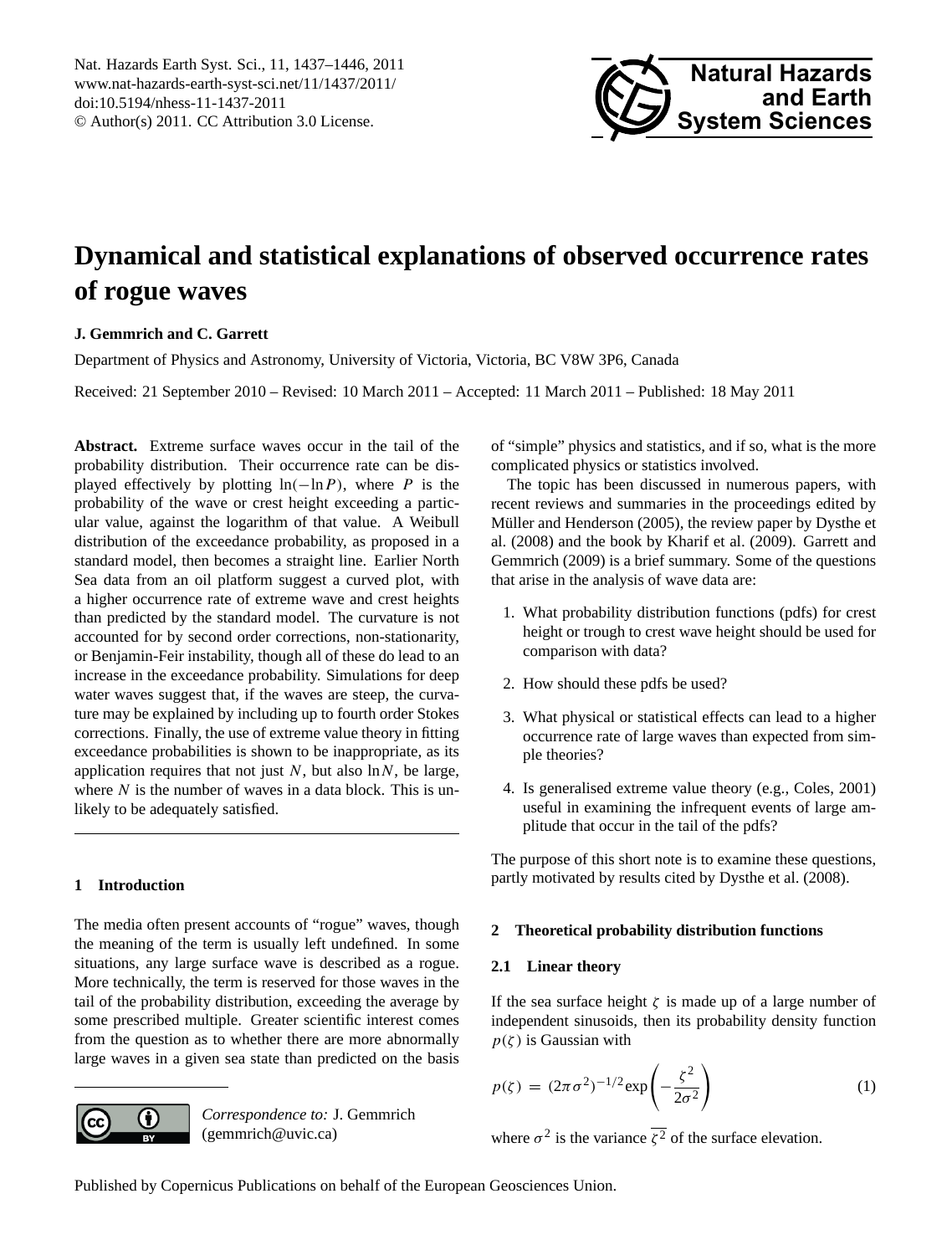We are interested here in the height of crests, or the wave height  $H$  from trough to crest (just twice the crest height for a plane wave in linear theory). For a sea of random surface waves distributed over a very narrow frequency band, [Longuet-Higgins](#page-8-5) [\(1952\)](#page-8-5) showed that  $H$  has a probability distribution given by the Rayleigh formula

<span id="page-1-0"></span>
$$
p(H) = \frac{4H}{H_s^2} \exp\left(-\frac{2H^2}{H_s^2}\right) \tag{2}
$$

where  $H_s = 4\sigma$  is the "significant wave height". The exceedance probability for  $H/H<sub>s</sub>$  is

<span id="page-1-6"></span>
$$
P(H/Hs > z) = \exp(-2z2)
$$
 (3)

The corresponding exceedance probability for crest heights is

<span id="page-1-3"></span>
$$
P(\eta/H_{\rm s} > z) = \exp(-8z^2)
$$
 (4)

[Naess](#page-9-0) [\(1985\)](#page-9-0) has shown that for a finite but still narrow bandwidth the pdf of wave heights is still given by a Rayleigh distribution, but with  $H_s$  in Eq. [\(2\)](#page-1-0) reduced by an amount related to the bandwidth. Thus large wave heights become less likely as the bandwidth increases, though the distribution of crest heights is unaffected. The topic is discussed in detail by [Casas-Prat and Holthuijsen](#page-8-6) [\(2010\)](#page-8-6).

#### **2.2 Second order effects**

In deep water, a single plane wave is distorted at finite amplitude. The second order correction in the Stokes expansion (e.g., [Dean and Dalrymple,](#page-8-7) [1991\)](#page-8-7) gives a surface elevation

<span id="page-1-2"></span>
$$
\zeta = a\cos\theta + \frac{1}{2}ka^2\cos(2\theta) \tag{5}
$$

where *a* is the linear wave amplitude and  $\theta$  is the wave phase  $kx - \omega t$ , with k,  $\omega$  the wavenumber and frequency, and x, t the space coordinate and time.

Allowing for the second order correction does not affect the trough-to-crest height for a narrow-band spectrum (though it may do so slightly for a finite bandwidth), but does modify the distribution of crest heights. [Forristall](#page-8-8) [\(2000\)](#page-8-8) reviewed studies by [Tayfun](#page-9-1) [\(1980\)](#page-9-1) and others that lead to an expected exceedance probability for the crest height  $\eta$  given by

<span id="page-1-1"></span>
$$
P(\eta/H_{\rm s} > z) = \exp\left\{-\frac{8}{R^2} \left[ (1 + 2Rz)^{1/2} - 1 \right]^2 \right\} \tag{6}
$$

where  $R$  is the measure  $kH<sub>s</sub>$  of the steepness of the waves, with  $k$  the wavenumber. The derivation of Eq. [\(6\)](#page-1-1) is simple. From Eq. [\(5\)](#page-1-2), the full crest elevation has

$$
\frac{\eta}{H_s} = \frac{\eta_1}{H_s} + \frac{1}{2}R\left(\frac{\eta_1}{H_s}\right)^2\tag{7}
$$

with  $\eta_1$  the crest height according to linear theory, so that

<span id="page-1-4"></span>
$$
\frac{\eta_1}{H_s} = \frac{(1 + 2R\eta/H_s)^{1/2} - 1}{R}
$$
\n(8)

leading to Eq. [\(6\)](#page-1-1) if  $\eta_1$  has the exceedance probability given by Eq. [\(4\)](#page-1-3); for the nonlinear  $\eta/H_s$  to exceed a particular value, the linear  $\eta_1/H_s$  must exceed the value given by Eq. [\(8\)](#page-1-4).

[Forristall](#page-8-8) [\(2000\)](#page-8-8) also cited the formula

<span id="page-1-5"></span>
$$
P(\eta/H_{\rm s} > z) = \exp\left[-8z^2 \left(1 - \frac{1}{2}Rz\right)^2\right]
$$
 (9)

of [Kriebel and Dawson](#page-8-9) [\(1993\)](#page-8-9). Expansion in powers of  $Rz$ of the exponent in Eq. [\(9\)](#page-1-5) agrees with that for Eq. [\(6\)](#page-1-1) in the  $(Rz)^0$  and  $(Rz)^1$  terms, but the formulae differ significantly for relevant values of  $R$  and  $\zeta$ .

The correct wavenumber  $k$  to use in the parameter  $R = kH<sub>s</sub>$  is uncertain. For the narrow band spectrum assumed in the derivation of the underlying Rayleigh distribution, k could perhaps be that at the spectral peak. For a realistic spectrum, [Forristall](#page-8-8) [\(2000\)](#page-8-8) cites D. L. Kriebel for the suggestion that  $k$  be taken to correspond to waves with a period 0.95 times the period of the waves at the spectral peak, so that  $k$  is 1.11 times its values at the peak, but this is clearly somewhat arbitrary. Further, it is the local wavenumber that is relevant, and this may be smaller than average for large waves [\(Gemmrich and Garrett,](#page-8-10) [2008\)](#page-8-10); i.e., large waves tend to be longer than average. Simulations are clearly required and will be discussed later.

The discussion here is on deep water waves, but [Forristall](#page-8-8) [\(2000\)](#page-8-8) cites Eq. [\(9\)](#page-1-5) for the result that, in water of depth  $d$ , the steepness parameter R should simply be replaced by  $Rf(kd)$ , where

<span id="page-1-7"></span>
$$
f(u) = \frac{\cosh u (2 + \cosh 2u)}{2 \sinh^3 u} - \frac{1}{\sinh 2u}
$$
 (10)

#### **2.3 Presentation**

Data on wave height or crest height exceedance may be compared with formulae [\(3\)](#page-1-6) and [\(6\)](#page-1-1) or other formulae, but the large waves then correspond to small values of P at the tail end of the distribution. As in [Dysthe et al.](#page-8-1) [\(2008\)](#page-8-1), it makes for a better presentation of simulations or data to plot  $ln(-ln P)$  which, for Eq. [\(4\)](#page-1-3), is

$$
\ln[-\ln P(\eta/H_s > z)] = 2\ln z + \ln 8\tag{11}
$$

and hence a straight line if plotted versus lnz.

Based on simulations for exceedance probabilities down to 10−<sup>4</sup> , [Forristall](#page-8-8) [\(2000\)](#page-8-8) suggested the use of the Weibull distribution (we use the notation of [Dysthe et al.](#page-8-1) [\(2008\)](#page-8-1) here)

<span id="page-1-8"></span>
$$
P(\eta/H_{\rm s} > z) = \exp\left(-\frac{z^{\alpha}}{\beta}\right) \tag{12}
$$

and similarly for  $P(H/H_s > z)$ , with the values of  $\alpha$  and  $\beta$ depending on the sea state. This leads to

<span id="page-1-9"></span>
$$
\ln[-\ln P(\eta/H_s > z)] = \alpha \ln z - \ln \beta, \tag{13}
$$

Nat. Hazards Earth Syst. Sci., 11, 1437[–1446,](#page-0-0) 2011 www.nat-hazards-earth-syst-sci.net/11/1437/2011/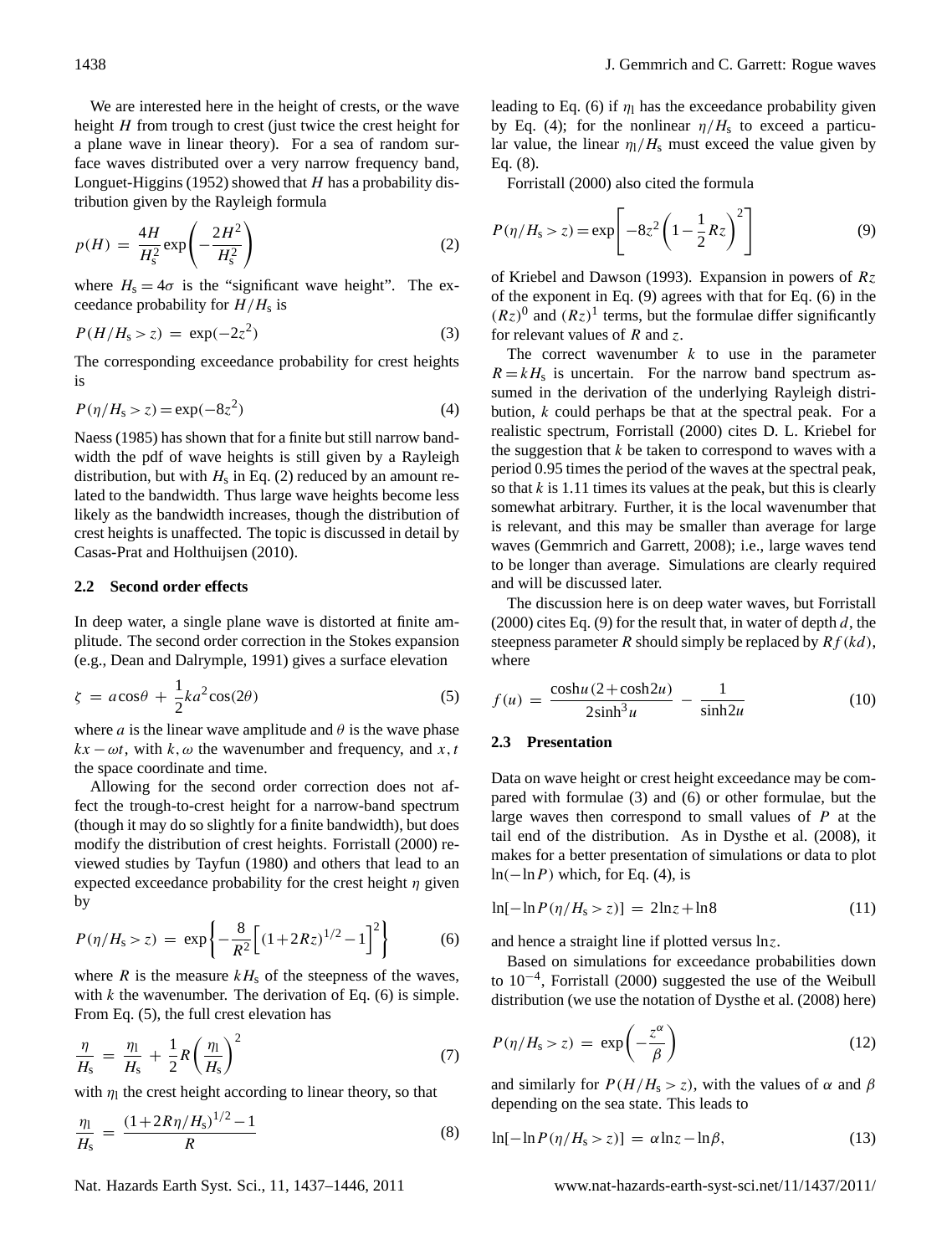again straight lines if plotted versus lnz. We compare this later with our own simulations for realistic wave conditions, but first apply the transformation  $ln[-ln P(\eta/H_s > z)]$  to Eq. [\(6\)](#page-1-1). The curves in Fig. [1](#page-2-0) for various values of  $R$  are approximated remarkably well by straight lines and we note that this remains the case even if  $R$  is increased by the factor in Eq. [\(10\)](#page-1-7) to allow for finite depth.

We note that the ordinate y of Fig. [1](#page-2-0) is simply related to the exceedance probability by the transformation  $P(\eta/H_s > z) = \exp(-\exp y)$ , with P decreasing as y increases. The vertical distance between two curves in such a plot gives the difference in exceedance probabilities for a specified crest height, whereas the horizontal difference gives the difference in the crest height expected for a specified exceedance probability.

A simple summary of the two effects of finite frequency bandwidth and second- order effects is that the former moves the plot for wave height  $H$  above the Rayleigh line but does not affect the plot for  $\eta$ , whereas the latter does not affect the plot for H but moves the plot for  $\eta$  below the Rayleigh line.

The plot of Eq.  $(9)$  in Fig. [1,](#page-2-0) for a reasonable value of R, shows that it may also be approximated well by a straight line for exceedance probabilities P greater than about  $10^{-4}$ , as suggested by [Forristall](#page-8-8) [\(2000\)](#page-8-8). However, over the range of P from, say,  $10^{-2}$  to  $10^{-4}$ , it departs slightly from the Tayfun formula for the same value of  $R$ . More importantly, the plot of Eq. [\(9\)](#page-1-5) curves down slightly for small values of P, predicting more frequent large waves than Eq. [\(6\)](#page-1-1). It will be important to check this against numerical simulations but first the results from data will be discussed.

#### **3 Comparison with data**

[Dysthe et al.](#page-8-1) [\(2008\)](#page-8-1) and other authors have compared observations with theoretical expectations, though usually with data sets that are too small to examine waves occurring with a frequency of less than, say, one in  $10^5$  or so. For example, the data obtained from the Marlin oil platform in the Gulf of Mexico during hurricane Ivan in 2004, and examined by [Dysthe et al.](#page-8-1) [\(2008\)](#page-8-1), only deal with scaled wave height exceedance probabilities greater than 10<sup>-4</sup>. Most recently, [Casas-Prat and Holthuijsen](#page-8-6) [\(2010\)](#page-8-6) examined  $10<sup>7</sup>$ waves recorded by buoys in deep water off the coast of Spain. They found that wave height exceedance probabilities were well accounted for by the Rayleigh distribution modified for finite frequency bandwidth, but the crest height exceedance probabilities were only very slightly higher than predicted by linear theory. [Casas-Prat and Holthuijsen](#page-8-6) [\(2010\)](#page-8-6) suggested that the absence of more pronounced nonlinear effects was a consequence of the hydrodynamic response of the buoys.

[Casas-Prat and Holthuijsen](#page-8-6) [\(2010\)](#page-8-6) did find more pronounced nonlinear effects in the crest height exceedance probability obtained from laser altimetric observations of  $10<sup>4</sup>$ waves at a North Sea oil platform. [Casas-Prat and Holthui-](#page-8-6)



<span id="page-2-0"></span>**Fig. 1.** The function in Eq. [\(6\)](#page-1-1), demoted by  $(T)$ , for various values of R and the function in Eq. [\(9\)](#page-1-5), denoted by (KD), for  $R = 0.25$ . The dashed line corresponds to the Rayleigh distribution (equivalently exceedance probability P.  $R = 0$ ). The horizontal lines correspond to different values of the

 $\sigma$ <sup>-4</sup> [jsen](#page-8-6) [\(2010\)](#page-8-6) found that a Rayleigh distribution still fits the data well, i.e. they would still choose  $\alpha = 2$  in Eq. [\(12\)](#page-1-8), but  $\beta$  is increased by 25%. With only 10<sup>4</sup> waves, this is probably reasonably consistent also with the Weibull distribution preferred by [Forristall](#page-8-8) [\(2000\)](#page-8-8) and shown in Fig. 1 here, us- $\frac{1}{2}$  ing a moderate value for the wave steepness, but we will not pursue further comparison.

More provocative and unusual data from a laser altime-ter at a North Sea oil platform were presented by [Dysthe](#page-8-1) [et al.](#page-8-1) [\(2008\)](#page-8-1) and are reproduced here in Fig. [2.](#page-3-0) The exceedance probability for individual waves was obtained by [Dysthe et al.](#page-8-1) [\(2008\)](#page-8-1) from the block maxima data by evaluating the probability F that  $\eta_{\text{max}}/H_s < z$ . Then

$$
P(\eta/H_{\rm s} > z) = 1 - F^{1/N} \tag{14}
$$

where  $N$  is the number waves in a block. For probabilities greater than  $10^{-5}$  or so, the data for the crest height are slightly to the right of the Rayleigh curve, as expected from second order effects for waves with a small steepness and slightly to the left of the Rayleigh line for wave height  $H$ , as expected for finite frequency bandwidth. However, the data show a pronounced curvature of the exceedance probability plot for probabilities less than approximately 10<sup>-4.5</sup>, particularly for the crest height  $\eta$ . As pointed out by [Dysthe et](#page-8-1) [al.](#page-8-1) [\(2008\)](#page-8-1), this behaviour is inconsistent with standard models. If the data are reliable, they suggest a dramatic increase in the frequency of occurrence of rare large waves, or in the size of waves occurring with a frequency of less than about one in 30 000 (typically once every 3 days). The water depth at Gorm is  $40 \text{ m}$ , but even taking the wavenumber k to correspond to waves of 10 second period, this gives  $kd = 1.72$ and the function  $f$  from Eq. [\(10\)](#page-1-7) is 1.22, indicating a slight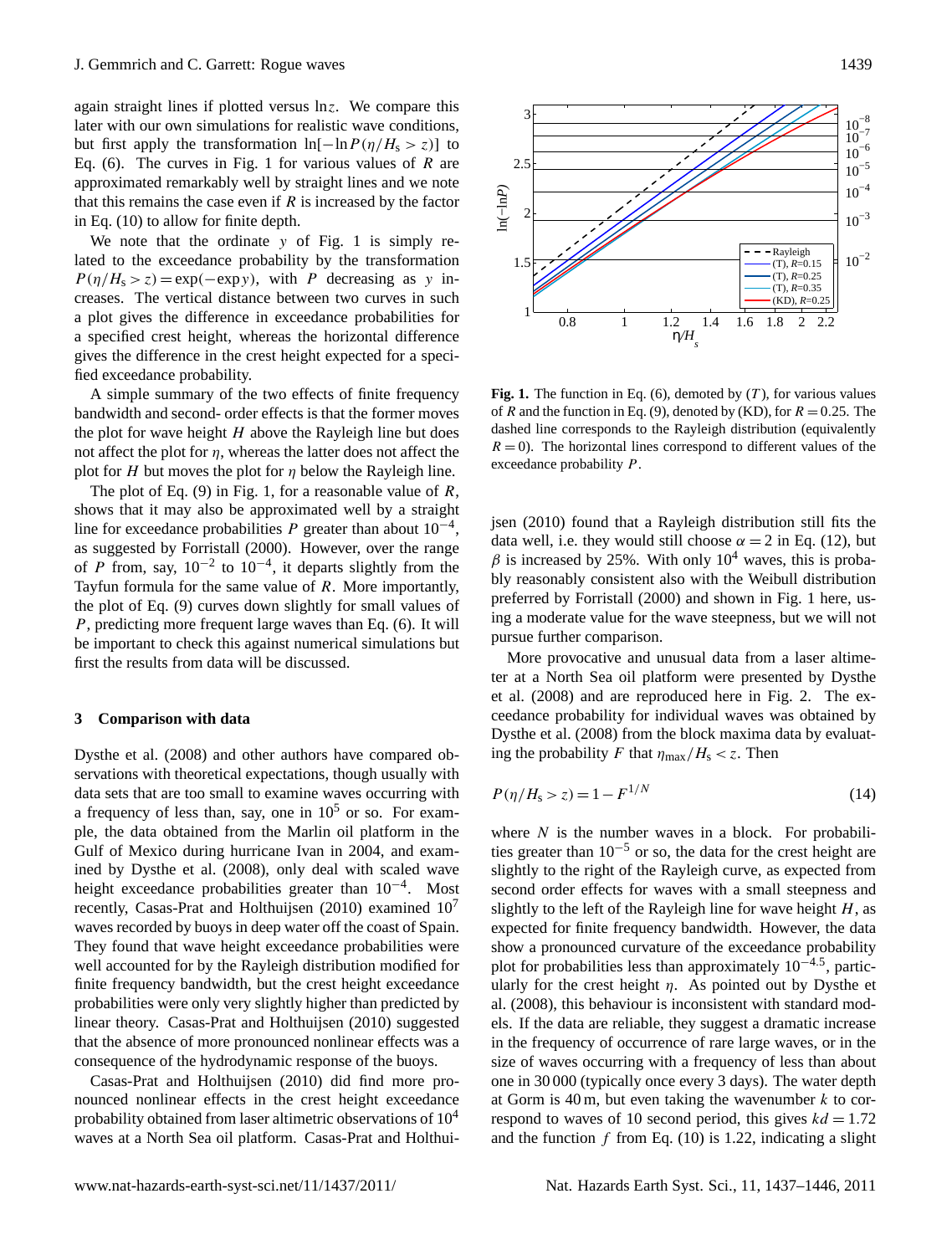

<span id="page-3-0"></span>Fig. 2. Data from the Gorm oil field in the central North Sea, refigure in Dystal fiber et al. (2008), the filled circles are representative points, whereas the open circles representative points, whereas the open circles representative points, whereas the open circles representative po plotted from [Dysthe et al.](#page-8-1) [\(2008\)](#page-8-1). As in the figure in Dysthe et al.  $(2008)$  $(2008)$ , the filled circles are representative points, whereas the open  $d_{\text{eq}}$  and significantly in  $\sigma$  is defined to not significantly influence the waves, but gives,  $\sigma$ spectively. Values of the exceedance probability  $P$  are shown on the  $170$  is perhaps surprising given that, as shown in Figure 1, (9) differs slightly from the support of  $\alpha$ circles represent individual records. Here, the dashed lines show the Rayleigh distributions Eqs. [\(4\)](#page-1-3) and [\(3\)](#page-1-6) for crest and wave heights reright hand axis.

shift to the right of the exceedance probability plot, but not a dramatic change in slope at small exceedance probabilities.

Other data obtained using laser altimetry on a North Sea oil platform were reported by [Stansell](#page-9-2) [\(2004\)](#page-9-2). He examined 354 000 waves observed during stormy periods at the Alwyn North field in a water depth of approximately 130 m and also found a probability of occurrence of rogue waves, with  $H \geq 2H_s$ , greater than predicted by the Rayleigh formula.

> 7 The curvature in the exceedance probability plots shown in Fig. [2](#page-3-0) and the associated increased probability of large waves above that predicted by the standard formulae of [For](#page-8-8)[ristall](#page-8-8) [\(2000\)](#page-8-8) clearly needs further observational confirmation or refutation, but it raises the key question as to what could cause the curvature. We thus proceed to examine the implications of various simulations and statistical considerations.

#### **4 Comparison with simulations**

## **4.1 Second order simulations**

As mentioned earlier, [Forristall](#page-8-8) [\(2000\)](#page-8-8) undertook simulations of typical wave spectra with accurate implementation of second-order interactions. He found that, as expected, crest heights increase over those given by linear theory, slightly less if the directional spread of the waves is allowed for than if not. [Forristall](#page-8-8) [\(2000\)](#page-8-8) found that the [Kriebel and Dawson](#page-8-9) [\(1993\)](#page-8-9) Formula [\(9\)](#page-1-5) compares well with data and simulations in water that is deep enough to not significantly influence the waves, but gives too great an enhancement of crest heights in shallow water. This agreement of simulations with Eq. [\(9\)](#page-1-5) is perhaps surprising given that, as shown in Fig. [1,](#page-2-0) Eq. [\(9\)](#page-1-5) differs slightly from the supposedly more accurate Eq. [\(6\)](#page-1-1) for the same value of R.

More importantly, the analysis of [Forristall](#page-8-8) [\(2000\)](#page-8-8) was for exceedance probabilities no smaller than  $10^{-4}$ , and we see from Fig. [1](#page-2-0) that for smaller exceedance probabilities the [Kriebel and Dawson](#page-8-9) [\(1993\)](#page-8-9) formula departs significantly from the straight line of Eq. [\(13\)](#page-1-9). It seems worthwhile to check from further simulations whether a plot of  $ln(-ln P)$ versus  $ln(\eta/H_s)$  is well approximated by a straight line or whether it curves down for small values of P.

We confine our attention to deep water simulations and a simple implementation of the second-order crest height enhancement. This ignores the set-down under wave groups that is included in the accurate simulations of [Forristall](#page-8-8) [\(2000\)](#page-8-8) but captures the main effect of second order interactions. As in [Gemmrich and Garrett](#page-8-10) [\(2008,](#page-8-10) [2010\)](#page-8-11), we have performed simulations using JONSWAP spectra with the peak enhancement factor  $\gamma$  equal to 1, 2, and 3.3, though we focus on  $\gamma = 1$  corresponding to the fully-developed seas that are likely to be of the greatest concern. The simulations are based on the Matlab Toolbox "Wave Analysis for Fatigue and Oceanography" [\(WAFO Group,](#page-9-3) [2000\)](#page-9-3), which takes random spectral components with sine and cosine terms that are independent and Gaussian. To have reasonably reliable statistics, for each situation we generate 275 time series, each 60 days long, with a 10 s peak period (though this is scaleable so that our results are independent of the choice) and take 10 samples per second. In using Eq. [\(5\)](#page-1-2), the local wave amplitude  $a$  is taken as the crest or trough height from the linear simulations and the wavenumber  $k$  is calculated using the linear dispersion relation and a period defined as the time between successive zero up-crossings.

Ideally in our simulations we should not start with waves from a JONSWAP spectrum but with a spectrum that only becomes the desired JONSWAP spectrum after the addition of the local second harmonic. However, we have found that the change in spectral shape and level from the addition is small, so we have ignored the problem and not carried out the iteration that would be required to correct it.

The JONSWAP spectrum with  $\gamma = 1$  with a 10 second peak period has  $H_s = 3.95$  m and  $R = kH_s = 0.18$  if, as earlier, we base the wavenumber on the linear dispersion relation and a period of 0.95 times the peak period. To allow for different values of  $R$ , we have also conducted simulations with  $H<sub>s</sub>$  0.5, 0.8, 1.3, 1.7 times the reference value, giving  $R = 0.09, 0.14, 0.23, 0.30$ . The resulting exceedance probabilities are shown in Fig. [3.](#page-4-0)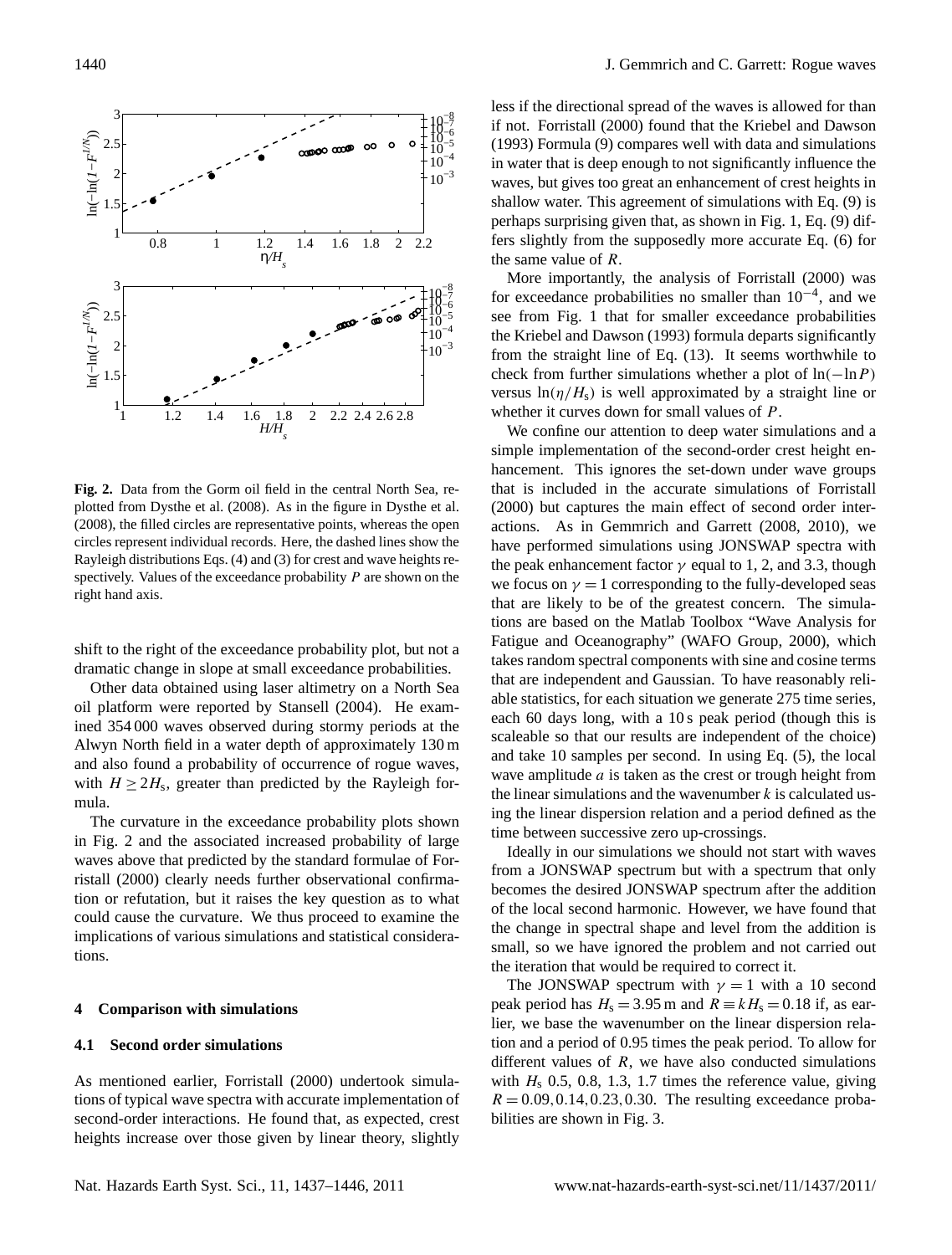

<span id="page-4-0"></span>Fig. 3. The crest height exceedance probability for a simulated JONSWAP sea with  $\gamma = 1$  and correction for the second harmonic, with various values of the representative steepness  $R = 1.11k_pH_s$ . The dashed line corresponds to the Rayleigh distribution, effectively  $R = 0$ . In this and subsequent figures, values of ln(−lnP) are shown on the left hand axis and values of  $P$  itself on the right hand axis.

9 plots for crest height are close to the straight lines implied by We see that, as for the idealised case discussed earlier, the Eq. [\(13\)](#page-1-9) for probabilities down to  $10^{-7}$ , providing general support for the suggestion by [Forristall](#page-8-8) [\(2000\)](#page-8-8) but casting doubt on the usefulness of Eq. [\(9\)](#page-1-5). In particular, it seems that second-order effects cannot account for any downward curvature seen in the exceedance probability plot of data at large values of  $\eta/H_s$ . We also find that the crest height exceedance probability for a purely linear sea (effectively  $R = 0$ ) matches the Rayleigh distribution very well. Thus an observed difference from the Rayleigh distribution must be a consequence of nonlinearities or other effects beyond simple theory.

For the scaled crest height,  $H/H_s$ , the exceedance probability displayed in the lower panel of Fig. [3](#page-4-0) shows only a very weak dependence on wave steepness, as expected if changes in the crest and trough height very nearly cancel each other. The offset of the plots from the Rayleigh line is the expected effect of finite frequency bandwidth.

#### **4.2 Fourth order simulation**

The second-order correction may, as discussed above, be implemented accurately, as by [Forristall](#page-8-8) [\(2000\)](#page-8-8), or through a local approximation as used here. Higher order corrections to the wave field may also be made using a local description of the wave field, i.e., assuming that a local wave crest is part of a uniform wave train. [Dawson](#page-8-12) [\(2004\)](#page-8-12) added up to fifth order corrections using this approach. Here we add second, third, and fourth order corrections to the crest height, taking the starting point as the linear simulation. Hence the corrected crest height is taken as

<span id="page-4-1"></span>
$$
\eta = a\left(1 + \frac{1}{2}ka + \frac{3}{8}k^2a^2 + \frac{25}{24}k^3a^3\right)
$$
\n<sup>(15)</sup>

where the wave amplitude  $a$  and the wavenumber  $k$  are taken, as before, from the linear simulations and the linear dispersion relation using the local period. We are thus ignoring the change in the dispersion relation for a regular wavetrain of nonlinear waves but assuming that, within the local wave, the amplification of the wave crest height, even to fourth order, occurs as for a regular wavetrain. Our simulations should thus be regarded as exploratory rather than definitive. The corrections to the displacement of the trough have opposite signs for the second and fourth term in brackets in Eq. [\(15\)](#page-4-1), so that, at least for a narrow-band spectrum with crest and trough amplitudes nearly equal, the wave height is increased by a factor  $(1 + \frac{3}{8}k^2 a^2)$ .

The simulation results are shown in Fig. [4](#page-5-0) and correspond to Fig. [3](#page-4-0) but with the addition of higher harmonics. We see that this addition of higher harmonics leads to downward curvature of the plots at large values of  $\eta/H_s$ . This suggests that any similar curvature observed in data sets may be a consequence of the higher harmonics. In particular, the Gorm data shown in Fig. [2](#page-3-0) have exceedance probability plots for both crest and wave heights that curve over at a point comparable to that expected for a steepness  $R$  of approximately 0.25 in the simulation results shown in Fig. [4.](#page-5-0) This interpretation is weakened, however, by the small offset from the Rayleigh line shown by the Gorm data in the higher probability sections of the plots that are nearly straight lines. A false offset could be produced by the conversion from block maxima having used an inappropriate value of the number N of waves per block, but there is no reason to expect this. In any event, it is important to examine other possible causes of the downward curvature in the plots.

#### **5 Benjamin-Feir instability**

[Mori and Janssen](#page-8-13) [\(2006\)](#page-8-13) have suggested that the enhanced occurrence of large waves is related to the fourth-order cumulant  $\kappa_{40}$  of the surface elevation, related to the kurtosis  $\mu_4$  by  $\kappa_{40} = \mu_4 - 3$ . They show that  $\kappa_{40}$  has only a small contribution from the non-resonant Stokes harmonics that we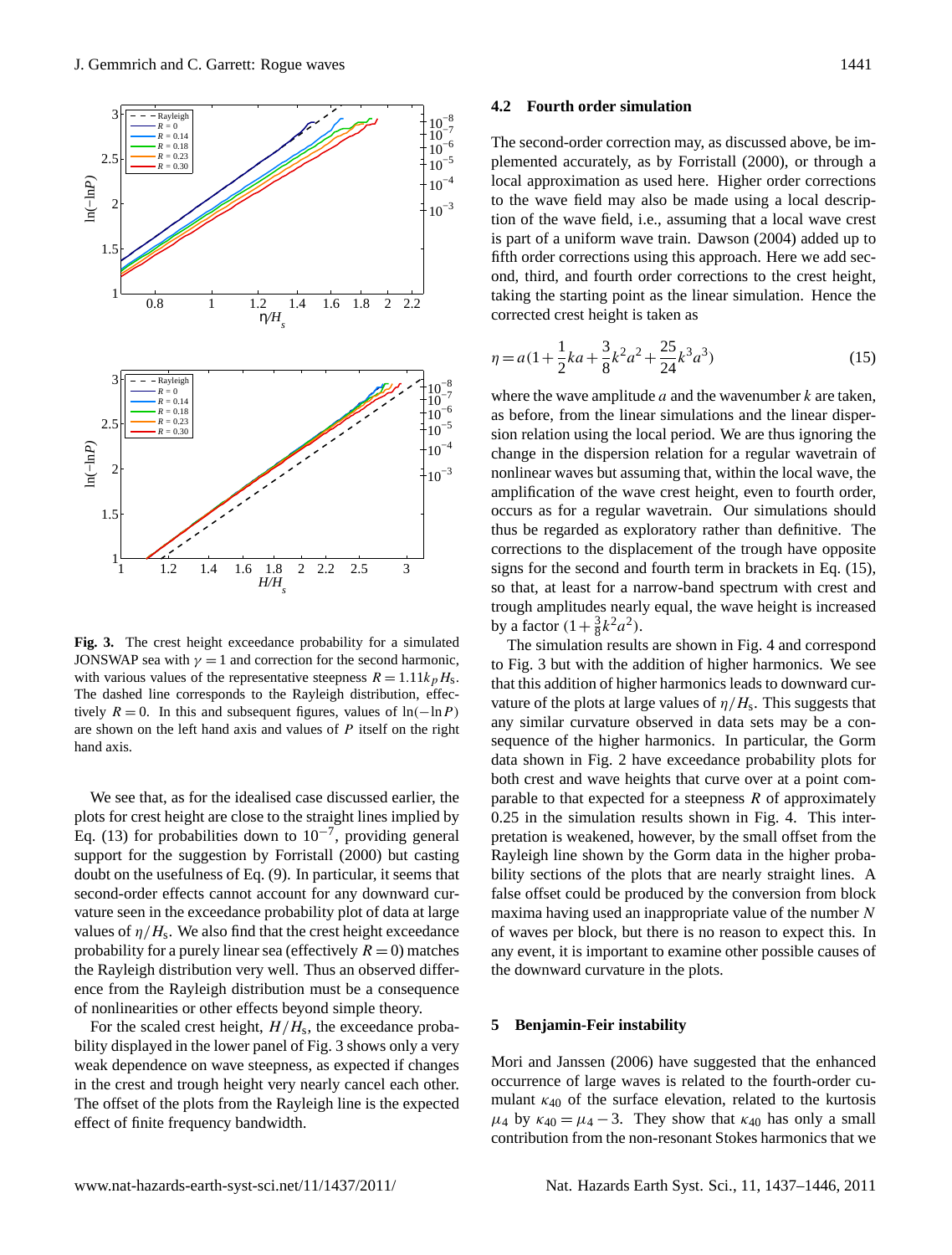

<span id="page-5-0"></span>Fig. 4. The crest height exceedance probability for a simulated JONSWAP sea with  $\gamma = 1$  and correction for the second, third, and fourth harmonics, for various values of R as in Fig. [3.](#page-4-0) The dashed and ocean waves. The notable feature  $\mathcal{L}_{\mathcal{F}}$  is that, while the probability of large waves is that, while the probability of large waves is that, while the probability of large waves is the probability of large wav line corresponds to the Rayleigh distribution.

have considered so far but may have a significant contribu-E form of all  $(2000)$ , and installing to the agent tion from the resonant wave-wave interactions that characterise the Benjamin-Feir instability (though, as reviewed by [Dysthe et al.](#page-8-1) [\(2008\)](#page-8-1), this instability is thought to occur only

The [Mori and Janssen](#page-8-13) [\(2006\)](#page-8-13) theory applies to waves that are narrow-band and have  $H = 2\eta$ , so we may scale their Formulae (46) and (47) to give an exceedance probability for crest height given by

$$
P(\eta/H_{\rm s} > z) = \exp(-8z^2) \left[ 1 + \frac{8}{3} \kappa_{40} z^2 \left( 4z^2 - 1 \right) \right] \tag{16}
$$

This shows an increase in the probability of large waves over that given by the Rayleigh distribution and is shown in Fig. [5](#page-5-1) for the range of values of  $\kappa_{40}$  that they find appropriate for laboratory and ocean waves.

The notable feature of Fig. [5](#page-5-1) is that, while the probability of large waves is enhanced, the plots do not show the downward curvature exhibited by the Gorm data discussed by [Dysthe et al.](#page-8-1) [\(2008\)](#page-8-1).



<span id="page-5-1"></span> $10^{-5}$  **640** Fig. 5. The crest height exceedance probability according to the the-ory of [Mori and Janssen](#page-8-13) [\(2006\)](#page-8-13), for various values of the parameter  $k_{40}$ 

#### As remarked by Longuet-Higgins (1952), if a non-stationary time series of waves is treated as if  $\alpha$ **6 Effects of non-stationarity**

As remarked by [Longuet-Higgins](#page-8-5) [\(1952\)](#page-8-5), if a non-stationary time series of waves is treated as if it were stationary, it will show a greater than expected probability of large waves. The point was emphasized by Müller et al.  $(2005)$  and by [Heller](#page-8-15)  $\frac{1}{2006}$ . In the situation studied by Heller [\(2006\)](#page-8-15), the non- $\frac{1}{\sqrt{2}}$  wave record with significant wave here  $\frac{1}{\sqrt{2}}$  for the first and first and first and first and first and first and first and first and first and first and first and first and first and first and first an stationarity arises from the passage of a ship through a sea  $\frac{1}{2}$  and  $\frac{1}{2}$  and  $\frac{1}{2}$ . with sma all-scale ( state that is inhomogeneous by virtue of wave interactions  $\ddot{ }$ lated with small-scale currents.

enhanced, the plots do not show the downward curvature exhibited by the Gorm data discussed by the Gorm data discussed by the Gorm data discussed by the Gorm data discussed by the Gorm data discussed by the Gorm data disc In sman-scare currents.<br>We examine the problem analytically and numerically to Figure 6 shows non-stationarity affects the straight line expected in for the wave here is a matter will be examined to be examined separately. a data presentation such as that of Fig. [1.](#page-2-0) Analytically, we the whole record, but  $H_1, H_2$  for the first and second half,  $270$  has a series equal to the line for a second hand  $\frac{1}{2}$   $\frac{1}{2}$   $\frac{1}{2}$   $\frac{1}{2}$   $\frac{1}{2}$   $\frac{1}{2}$   $\frac{1}{2}$   $\frac{1}{2}$   $\frac{1}{2}$   $\frac{1}{2}$   $\frac{1}{2}$   $\frac{1}{2}$   $\frac{1}{2}$   $\frac{1}{2}$   $\frac{1}{2}$   $\frac{1}{2}$   $\frac{1}{$ with  $H_1^2 = H_s^2(1+\epsilon)$  and  $H_2^2 = H_s^2(1-\epsilon)$ . Then consider a wave record with significant wave height  $H<sub>s</sub>$  for

<span id="page-5-2"></span>
$$
P(\eta/H_{\rm s} > z) = \frac{1}{2} \left[ \exp\left(-\frac{8z^2}{1+\epsilon}\right) + \exp\left(-\frac{8z^2}{1-\epsilon}\right) \right] \tag{17}
$$

Figure [6](#page-6-0) shows  $ln[-ln P(\eta/H_s > z)]$  from Eq. [\(17\)](#page-5-2) for various values of  $\epsilon$ . (The exceedance probability for the wave height will be similarly affected and does not need to be examined separately.)

Figure [6](#page-6-0) clearly demonstrates an increasing probability of large waves in a non-stationary time series treated as stationary. For large waves, however, the line in Fig. [6](#page-6-0) for a particular value of  $\epsilon$  has a slope equal to that of the line for a stationary time series with  $\epsilon = 0$ , rather than becoming less steep as occurs with the second-order correction to crest height. The result is not surprising, since the first half of the right hand side of Eq. [\(17\)](#page-5-2) dominates for large  $\eta/H_s$ .

It is possible that this tendency for  $ln[-ln P(\eta/H_s > z)]$  to maintain the same slope for non-stationary data is a consequence of assuming an abrupt change in the variance from one value to another. It would be interesting to investigate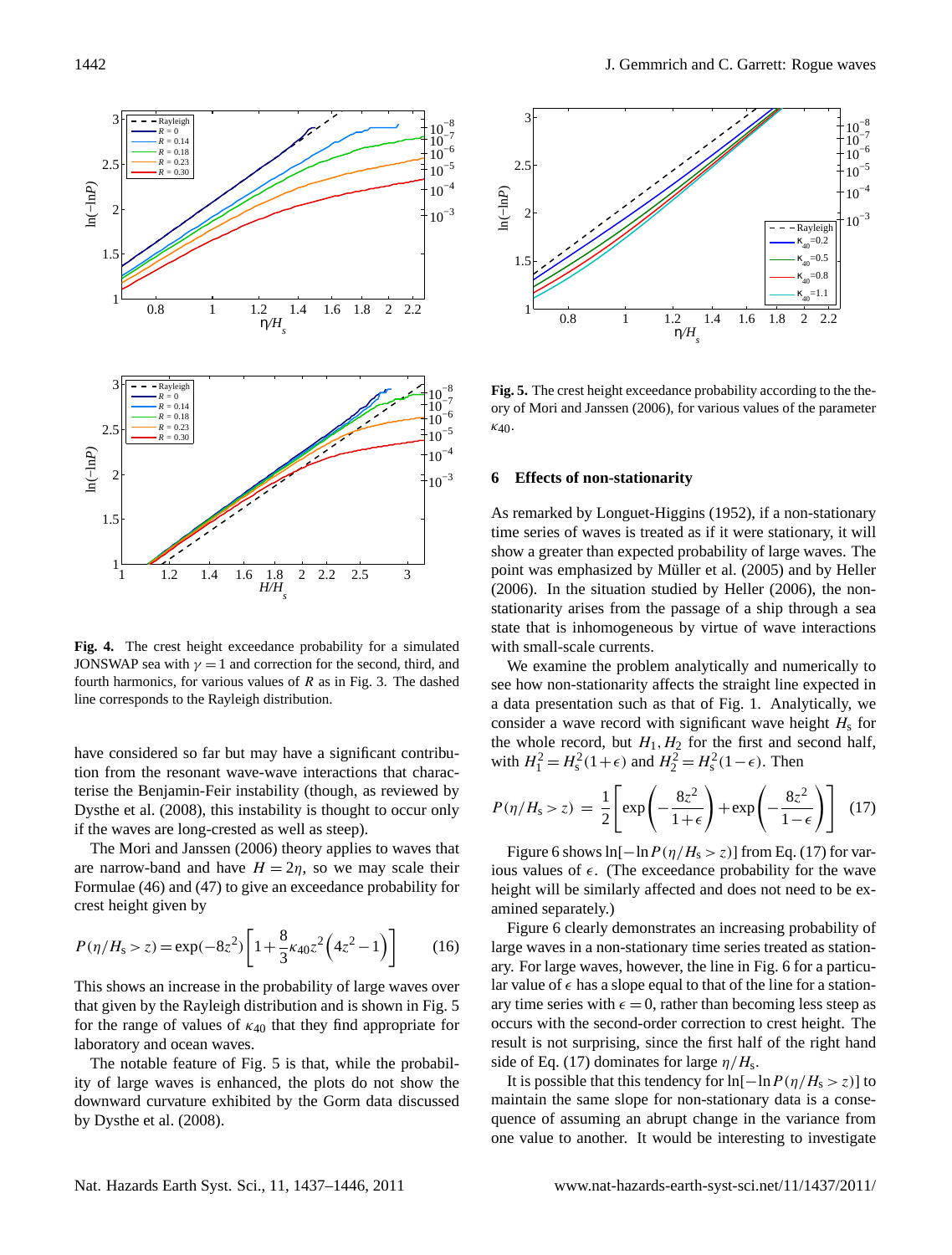

<span id="page-6-0"></span>**Fig. 6.** The effect of non-stationarity, based on Eq. [\(17\)](#page-5-2), for a time  $\blacksquare$ the average of the average through,  $\frac{1}{2}$ ,  $\frac{1}{2}$ ,  $\frac{1}{2}$ ,  $\frac{1}{2}$ ,  $\frac{1}{2}$ ,  $\frac{1}{2}$ ,  $\frac{1}{2}$ ,  $\frac{1}{2}$ ,  $\frac{1}{2}$ ,  $\frac{1}{2}$ ,  $\frac{1}{2}$ ,  $\frac{1}{2}$ ,  $\frac{1}{2}$ ,  $\frac{1}{2}$ ,  $\frac{1}{2}$ ,  $\frac{1}{2}$ ,  $\frac{1}{2}$ equivalent to that for  $\epsilon = 0$ .  $1-\epsilon$  times the average, with  $\epsilon = 0.2, 0.4.0.6$ . The Rayleigh line is

a linearly changing variance, proportional to  $1 + \alpha t$  over the  $T = T \times T$   $T = T \times T$   $T = T \times T$   $T = T \times T$ range  $-T \le t \le T$  with  $0 < \alpha T < 1$ , but this does not lead to however, takes the variance to be proportional to  $(1 + \alpha t)^{-1}$ . The average variance is The average variance is no longer equal to the variance at  $t = 0$ , but, after some algebra, we find that a simple expression for P. A model that is very close to this,

<span id="page-6-1"></span>
$$
P(\eta/H_s > z) = \exp(-Bz^2) \frac{\sinh(B\epsilon z^2)}{B\epsilon z^2}
$$
 (18)

where  $\epsilon = \alpha T$  and  $\epsilon = \alpha T$  and

$$
B = \frac{4}{\epsilon} \ln \left( \frac{1+\epsilon}{1-\epsilon} \right) \tag{19}
$$

As  $\epsilon \to 0$ ,  $B \to 8$  and Eq. [\(18\)](#page-6-1) reduces to the expected Rayleigh distribution.

 $\epsilon$  increases. For a given  $\epsilon$ , there is no significant change in We see that the slopes of the plots in Fig. [7](#page-6-2) decrease as slope as  $\eta/H$ <sub>s</sub> increases.

We find similar behavior for the simulated waves from the JONSWAP spectrum with  $\gamma = 1$  and no second-order correction, but with  $H<sub>s</sub>$  tapered as for the analytical example discussed above. The exceedance probability plots are very similar to those of Fig. [7](#page-6-2) and are not shown.

#### **6.1 Apparent non-stationarity**

The flip side of not allowing for non-stationarity can occur if a stationary record is split into blocks. These will have significant wave heights  $H_s$  that fluctuate around the value for the full record, producing misleading statistics if the crest or wave height is normalized by the block  $H_s$  rather than the  $H<sub>s</sub>$  from the full record. (For typical wind seas, [Donelan and](#page-8-16) [Pierson](#page-8-16) [\(1983\)](#page-8-16) find a variation of 12% or so in  $H_s$  calculated from 17 min blocks of data.) As remarked by [Forristall](#page-8-17)



<span id="page-6-2"></span>Fig. 7. The effect of non-stationarity, based on Eq. [\(18\)](#page-6-1), for a time series with a variance that is proportional to  $(1+\alpha t)^{-1}$  over the equivalent to that for  $\epsilon = 0$ . range  $-T \le t \le T$ , with  $\epsilon \equiv \alpha T = 0.2, 0.4, 0.6$ . The Rayleigh line is

 $\mathbf{r}$ the  $(2005)$ , a wave that is not really particularly large might appear to be so if it occurs in a block of data with a less than representative significant wave height.

simulated 40 yr time series of a JONSWAP spectrum with To investigate this, we have taken 20 min blocks from a  $\gamma = 1$  and a peak period of 10 s. Figure [8](#page-7-0) shows the standard presentation of the exceedance probability of crest height.

Surprisingly, the exceedance probability of a given crest height is less if the block values of  $H_s$ , rather than the value from the whole record, are used. This implies that in blocks with smaller than average  $H<sub>s</sub>$  the heights of large crests are even more reduced. However, the exceedance probability plot using the block values of  $H_s$  is still reasonably well approximated by a straight line; there is no change in behaviour for the large waves.

# 14 **7 Generalised extreme value theory**

While comparison with proposed exceedance probabilities is possible, it is also sometimes suggested that extreme values for wave or crest heights should be fitted with the canonical functions that emerge from extreme value theory (e.g., [Coles,](#page-8-4) [2001\)](#page-8-4) . This is a general theory that leads to a family of asymptotic formulae for the exceedance probability for the maximum in blocks of data containing a large number of individual events. A particular member of this family is the Gumbel distribution and we can see how this distribution arises in a situation in which the exceedance probability for individual events is given by Eq. [\(12\)](#page-1-8).

We start with

$$
F \equiv P(\eta_{\text{max}} < z) = \left[1 - \exp\left(-\frac{z^{\alpha}}{\beta}\right)\right]^N \tag{20}
$$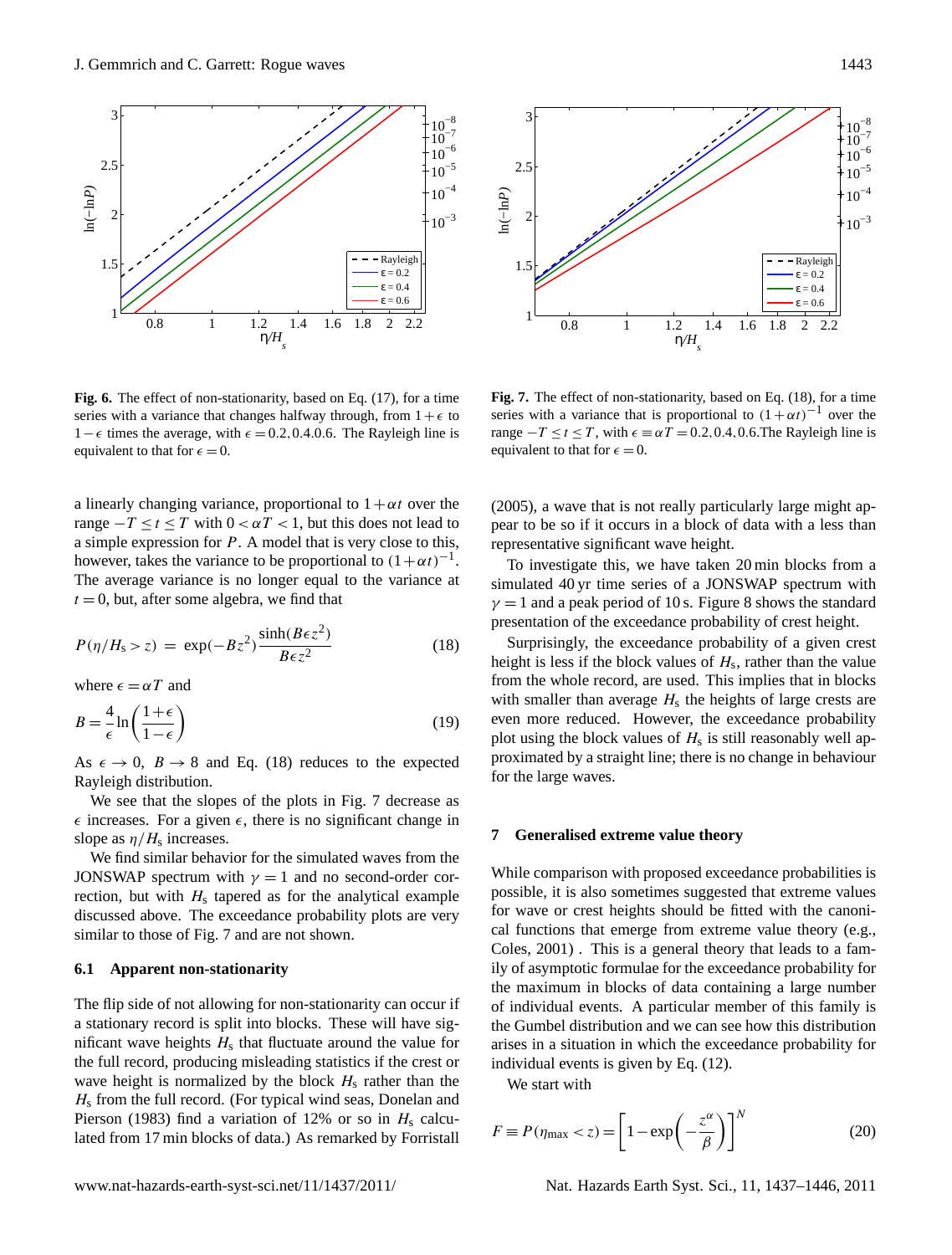3



<span id="page-7-0"></span>Fig. 8. The effect of apparent non-stationarity, based on using  $H<sub>s</sub>$  from short data blocks (thick lines) rather than from the whole **7 Generalised extreme value theory** record (thin lines).  $h_{\text{max}}$  no simple explanation in terms of the second order correction. Further examination of the quali-

where  $\eta_{\text{max}}$  is the maximum of  $\eta/H_s$  in a block of N waves. Hence, following [Nerzic and Prevosto](#page-9-4) [\(1997\)](#page-9-4) but changing  $\alpha$  as the exceedance probability for the maximum in blocks of data containing  $\alpha$ their notation,

$$
P\left(\frac{\eta_{\text{max}} - a_N}{b_N} < z\right) = \left\{1 - \exp\left[-\frac{(b_N z + a_N)^{\alpha}}{\beta}\right]\right\}^N \tag{21}
$$

We now define

$$
a_N = (\beta \ln N)^{1/\alpha}, \qquad b_N = \frac{a_N}{\alpha \ln N} \tag{22}
$$

where  $\mathbf{H}$  is the maximum of  $\mathbf{H}$  is the maximum of  $\mathbf{H}$  $\frac{1}{2}$ so that

$$
\exp\left[-\frac{(b_N z + a_N)^\alpha}{\beta}\right] = \exp\left[-\ln N \left(1 + \frac{z}{\alpha \ln N}\right)^\alpha\right] \tag{23}
$$

$$
\simeq \exp(-\ln N - z) \quad \text{if} \quad z \ll \alpha \ln N \quad (24)
$$

$$
= N^{-1}e^{-z} \tag{25}
$$

<span id="page-7-3"></span>Hence

$$
P\left(\frac{\eta_{\text{max}} - a_N}{b_N} < z\right) \simeq \left(1 - N^{-1}e^{-z}\right)^N \to \exp\left(e^{-z}\right)
$$
\nas\n
$$
N \to \infty
$$
\n(26)

so that

<span id="page-7-1"></span>
$$
F \equiv P(\eta_{\text{max}} < z) \simeq \exp\left[-\exp\left(-\frac{z - a_N}{b_N}\right)\right]
$$
 (27)

This is the Gumbel distribution. We may compare it with a plot of [\(13\)](#page-1-9) by noting that

$$
P(\eta/H_{\rm s} > z) \equiv 1 - F^{1/N} \tag{28}
$$

and evaluating the function  $\ln[-\ln(1 - F^{1/N})]$  with F from [\(27\)](#page-7-1). Figure [9](#page-7-2) shows this for the Rayleigh distribution with



<span id="page-7-2"></span>**Fig. 9.** The function ln[ $-\ln(1 - F^{1/N})$ ], with F from Eq. [\(27\)](#page-7-1) taking  $\alpha = 2$  and  $\beta = 1/8$ , plotted against lnz and compared with the straight line representing  $2\ln z + \ln 8$ .

 $\alpha = 2$  and  $\beta = 1/8$ , for various values of N. The Gumbel distribution leads to a curve that can be shown to be tangent, for large  $N$ , to the Rayleigh line at a point corresponding to an exceedance probability  $P = 1/N$ . (This is a general result; the approximating Gumbel distribution is tangent at  $P = 1/N$  to the Weibull line for any values of  $\alpha$  and  $\beta$ .)

of the block maximum  $\eta_{\text{max}}$ , corresponding to rare events, Importantly, the Gumbel curve clearly does not provide a reliable way of extrapolating the distribution to large values with an exceedance probability smaller than  $1/N$ . The main reason for this is that the theory requires not just  $N$  but also  $\Gamma$  and  $\Gamma$  are exceeded that using the exceedance probability based on a Weibull distribution of crest or crest or crest or crest or crest or crest or crest or crest or crest or crest or crest or crest or crest or cres  $ln N$  to be large, as seen from Eq. [\(24\)](#page-7-3). This is unlikely in (23) practical situations.

Thus the superficially attractive option of fitting generalised extreme value (GEV) distributions to block maxima exceed anchor number  $(92)$  y of waves large, the number of waves in a block becomes large, the number of waves large, the number of waves large, the number of waves in a block becomes large, the number of waves in the num obtained from data, without any a priori assumption about the pdf of the individual crest heights, does not seem appropriate.

#### **8 Discussion and conclusions**

We have argued that the appropriate way to present the exceedance probability P for wave size is that used by [Dysthe](#page-8-1) [et al.](#page-8-1) [\(2008\)](#page-8-1), namely to plot  $ln(-ln P)$  against the logarithm of the wave parameter (scaled height or crest height). In such a plot, the Weibull distributions proposed by [Forristall](#page-8-8) [\(2000\)](#page-8-8) lead to straight lines. We have shown a straight line provides a good approximation for the [Tayfun](#page-9-1) [\(1980\)](#page-9-1) distribution of crest heights and also for simulated time series based on the JONSWAP spectrum with a local second-order correction. This conclusion extends down to exceedance probabilities of the order of 10−<sup>7</sup> , supporting the conclusions of [Forristall](#page-8-8) [\(2000\)](#page-8-8) that were limited to exceedance probabilities greater than 10−<sup>4</sup> . The change in the slope of such a plot for low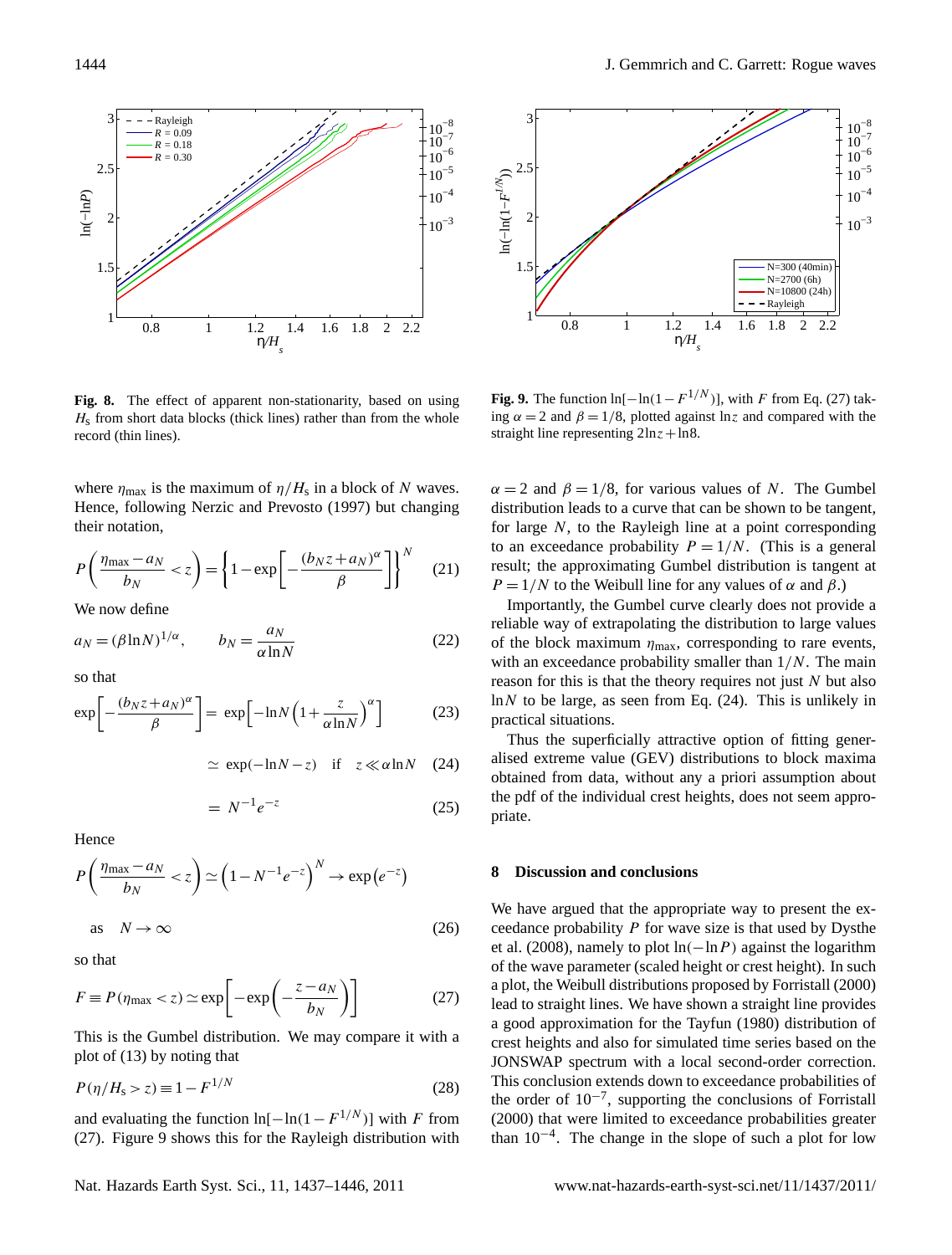probability large waves, as discussed by [Dysthe et al.](#page-8-1) [\(2008\)](#page-8-1) for waves from the Gorm oil field in the North Sea, thus has no simple explanation in terms of the second-order correction. Further examination of the quality of the Gorm data, and confirmation or refutation from other long data sets, is clearly required. However, if the result holds up, we have shown that it might be a consequence of third and fourth order Stokes corrections to the wave height and crest height. Our simulations of these higher order corrections may be oversimplified as we treat each wave as if it were part of a uniform wave train, so further theoretical work is also required.

It has seemed worthwhile to seek other potential causes of the change in slope. We have found that the Benjamin-Feir instability, as discussed by [Mori and Janssen](#page-8-13) [\(2006\)](#page-8-13), gives a higher probability of large waves (like the second- order correction) but not the change in slope of the plot at low probabilities. This slope change also seems to be unexplained by the effects of non-stationarity, though this does increase the likelihood of large waves in a record treated as stationary. The slope change is also unaccounted for by statistical fluctuations in the value of  $H<sub>s</sub>$  for short blocks from a longer, stationary, record.

It could be argued that using the exceedance probability based on a Weibull distribution of crest or wave heights prejudges the situation and that it is better to appeal to extreme value theory for block maxima and fit observations to the formulae predicted by that theory. We have shown, however, that, while the Rayleigh distribution of crest heights predicts an asymptotic Gumbel distribution for the exceedance probability as the number  $N$  of waves in a block becomes large, this is typically not a good approximation to the true exceedance probability. The reason is simply that the requirement for not only  $N$ , but also  $\ln N$ , to be large, is not likely to be met.

We conclude that crest height exceedance probabilities less than, say, a few times  $10^{-5}$ , may be considerably greater than obtained from the standard Weibull formulae of [For](#page-8-8)[ristall](#page-8-8) [\(2000\)](#page-8-8) and this should be allowed for in predictions. Simple Stokes corrections, beyond second order, seem to be the only process that can give the observed shape of the probability curve, but continued investigation of low probability large waves is required. This will be difficult, of course, as  $10<sup>5</sup>$  waves only occur every ten days or so, so that statistically reliable results require very long data sets as well as a valid measurement technique, but it is surely these very rare, very large, waves that are of the greatest scientific and practical interest. In particular, we remark that even if an extreme wave with a scaled crest or wave height is predicted to occur only once every 30 yr (corresponding to an exceedance probability of approximately  $10^{-8}$ ) at a fixed location, a fleet of 100 ships would experience it every few months (though less frequently, of course, if attention is limited to high sea states).

*Acknowledgements.* We thank Keith Thompson for statistical discussions, Harald Krogstad for providing the values for Fig. [2](#page-3-0) and four reviewers for comments. We also gratefully acknowledge the support of the Government of Canada's Search and Rescue New Initiatives Fund and the Natural Sciences and Engineering Research Council.

Edited by: E. Pelinovsky

Reviewed by: G. Z. Forristall and three other anonymous referees

## **References**

- <span id="page-8-4"></span>Coles, S.: An Introduction to Statistical Modeling of Extreme Values, Springer, 2001.
- <span id="page-8-6"></span>Casas-Prat, M. and Holthuijsen, L. H.: Short-term statistics of waves observed in deep water, J. Geophys. Res., 115, C09024, [doi:10.1029/2009JC005742,](http://dx.doi.org/10.1029/2009JC005742) 2010.
- <span id="page-8-12"></span>Dawson, T. H.: Stokes correction for nonlinearity of wave crests in heavy seas, J. Waterway, Port, Coastal Ocean Eng., 130, 39–44, 2004.
- <span id="page-8-7"></span>Dean, R. G. and Dalrymple, R. A.: Water Wave Mechanics for Engineers and Scientists, World Scientific, 1991.
- <span id="page-8-16"></span>Donelan, M. and Pierson, W. J.: The sampling variability of estimates of spectra of wind-generated gravity waves, J. Geophys. Res., 88, 4381–4392, 1983.
- <span id="page-8-1"></span>Dysthe, K., Krogstad, H. E., and Müller, P.: Oceanic rogue waves, Annu. Rev. Fluid Mech., 40, 287–310, 2008.
- <span id="page-8-8"></span>Forristall, G. Z.: Wave crest distributions: Observations and second-order theory, J. Phys. Oceanogr., 30, 1931–1943, 2000.
- <span id="page-8-17"></span>Forristall, G. Z.: Understanding rogue waves: Are new physics really necessary?, in: Rogue Waves, edited by: Müller, P. and-Henderson, D., Proceedings of the 14th "Aha Huliko"a Hawaiian Winter Workshop, 29–35, 2005.
- <span id="page-8-3"></span>Garrett, C. and Gemmrich, J.: Rogue waves, Phys. Today, June, 62–63, 2009.
- <span id="page-8-10"></span>Gemmrich, J. and Garrett, C.: Unexpected waves, J. Phys. Oceanogr., 38, 2330–2336, 2008.
- <span id="page-8-11"></span>Gemmrich, J. and Garrett, C.: Unexpected waves: Intermediate depth simulations and comparison with observations, Ocean Eng., 37, 262–267, 2010.
- <span id="page-8-15"></span>Heller, E. J.: Freak ocean waves and refraction of Gaussian seas, in: Extreme Events in Nature and Society, edited by: Albeverio, S., Jentsch, V., and Kantz, H., Springer, 189–210, 2006.
- <span id="page-8-2"></span>Kharif, C., Pelinovsky, E., and Slunyaev, A.: Rogue Waves in the Ocean, Springer, 2009.
- <span id="page-8-9"></span>Kriebel, D. L. and Dawson, T. H.: Nonlinear effects on water waves in random seas, J. Offshore Mech. Arctic Eng., 113, 142–147, 1993.
- <span id="page-8-5"></span>Longuet-Higgins, M. S.: On the statistical distribution of the heights of sea waves, J. Mar. Res., 11, 245–65, 1952.
- <span id="page-8-13"></span>Mori, N. and Janssen, P. A. E. M.: On kurtosis and occurrence probability of freak waves, J. Phys. Oceanogr., 36, 1471–1483, 2006.
- <span id="page-8-0"></span>Müller, P. and Henderson, D. (Eds.): Rogue Waves, Proceedings of the 14th "Aha Huliko"a Hawaiian Winter Workshop, available at: [http://www.soest.hawaii.edu/PubServices/](http://www.soest.hawaii.edu/PubServices/2005pdfs/TOC2005.html) [2005pdfs/TOC2005.html,](http://www.soest.hawaii.edu/PubServices/2005pdfs/TOC2005.html) 2005.
- <span id="page-8-14"></span>Müller, P., Garrett, C., and Osborne, A.: Rogue waves, Oceanography, 18, 66–75, 2005.